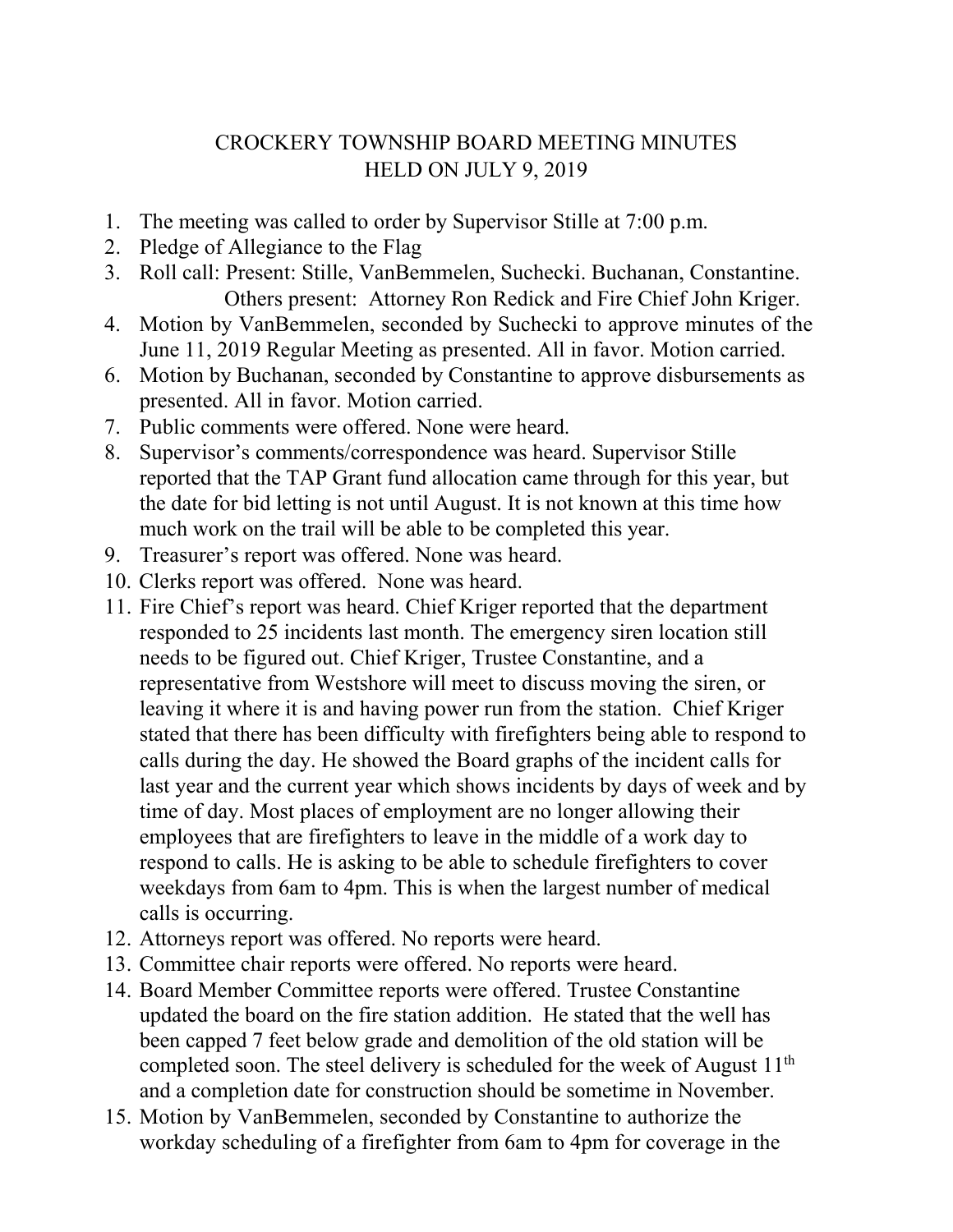township. This will be for a trial period beginning immediately and running until the October 8, 2019 board meeting where the effectiveness will be evaluated. All in favor. Motion carried.

- 16. Discussion was held on a proposed amendment to the zoning ordinance regarding accessory buildings in residential zone districts.
- 17. Motion by VanBemmelen, seconded by Constantine to approve Ordinance 2019-12, An Ordinance To Amend The Zoning Ordinance of the Township of Crockery [Accessory buildings in residential zone districts]. The approval is based on removing C and D, approving A and B only. Supervisor called for a roll call. VanBemmelen, Constantine, Stille – Yes, with Buchanan and Suchecki – No. Motion passes by majority vote.
- 18. Motion by Buchanan, seconded by VanBemmelen to adopt Resolution 2019-19, Resolution to Approve Seventh Amendment To Condominium Master Deed, Pursuant To Circuit Court Judgement [Waybury Condominiums at Hathaway Lakes]. All in favor. Motion carried.
- 19. Motion by Buchanan, seconded by VanBemmelen to adopt Ordinance 2019-13, An Ordinance To Amend The Zoning Ordinance Of The Township Of Crockery. [Prohibition on Recreational Marihauna Establishments]. All in favor. Motion carried.
- 20. Motion by Constantine, seconded by Suchecki to adopt Ordinance 2019-14, An Ordinance To Amend The Zoning Ordinance Of The Township Of Crockery [Sky High LLC, Rezoning to Light Industrial – 16905 Main Street (Parcel No. 70-04-15-400-018)]. Roll call; Constantine, Stille, Suchecki – Yes, with Buchanan, VanBemmelen – No. Motion carried.
- 21. Motion by Suchecki, seconded by VanBemmelen to adopt Ordinance 2019- 15, An Ordinance To Amend The Zoning Ordinance Of The Township Of Crockery [Sky High LLC, Rezoning to I-1 Light Industrial – 16949 Main Street ( Parcel No. 70-04-15-400-008]. Roll call; VanBemmelen, Stille, Suchecki, Constantine – Yes, with Buchanan – No. Motion carried.
- 22. Motion by Buchanan, seconded by VanBemmelen to adopt Resolution 2019-20, A Resolution To Approve Application For Farmland Development Rights Agreement [Hanenburg Farms LLC]. All in favor. Motion carried.
- 23. Motion by Suchecki, seconded by Constantine to adopt Resolution 2019- 21, A Resolution Establishing Township Property Tax Rates For 2019. All in favor. Motion carried.
- 24. Motion by VanBemmelen, seconded by Buchanan to approve the slate of candidates for the MML Workers' Compensation Fund Board of Trustees election as presented. All in favor. Motion carried.
- 25. Public Comments was offered. David Willis, 136th Ave. asked what is the township board's opinion and plan for residential properties greater than 5 acres. Supervisor Stille responded that Residential Rural Estates in the zoning ordinance addresses those parcels of five acres or more.
- 26. Motion by VanBemmelen, seconded by Buchanan to adjourn the meeting.